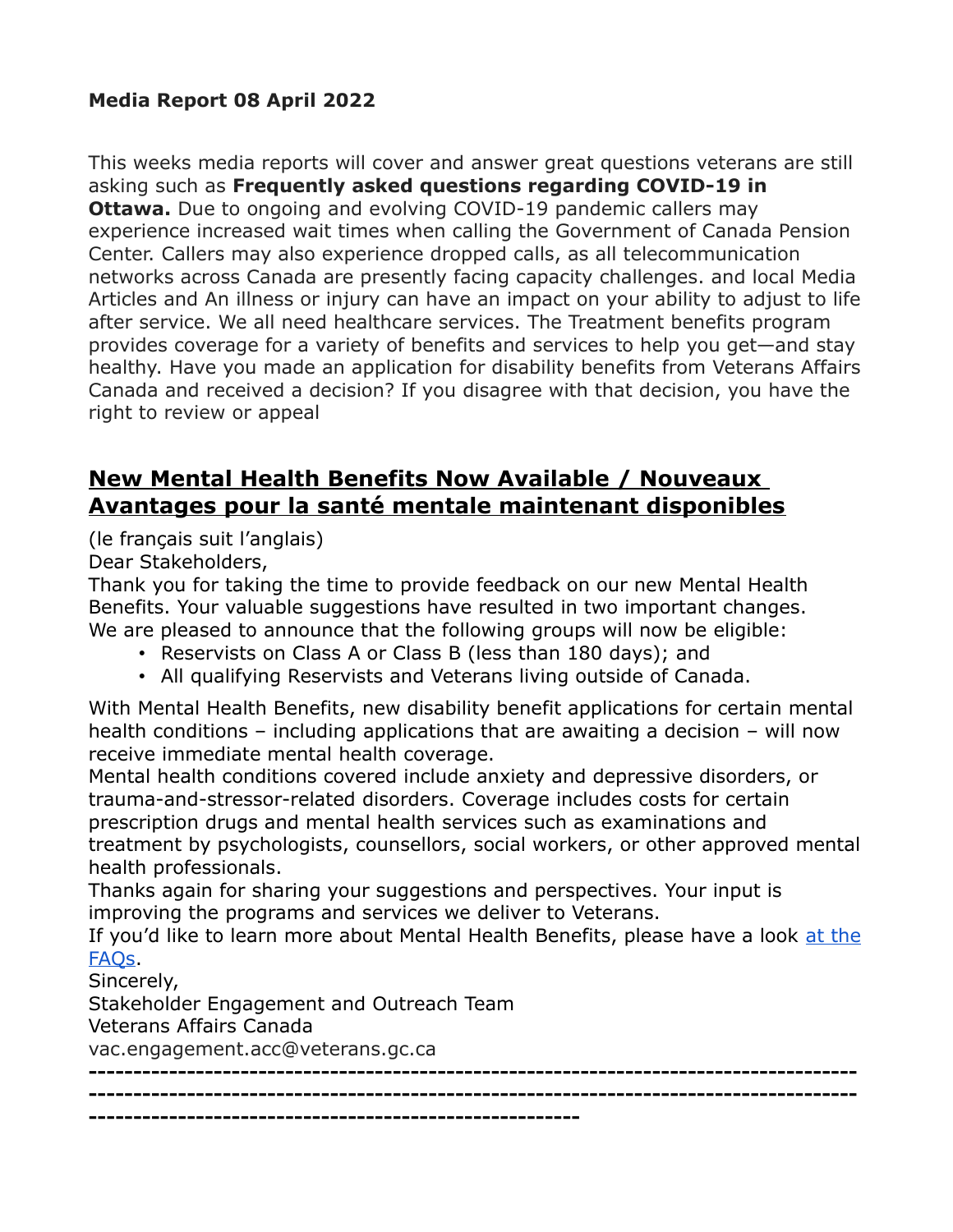À tous les intervenants,

Nous vous remercions d'avoir pris le temps de nous faire part de vos commentaires sur les nouveaux Avantages pour la santé mentale. Vos précieuses suggestions ont donné lieu à deux changements importants.

Nous avons le plaisir d'annoncer que les groupes suivants sont désormais admissibles :

- Les réservistes de classe A et de classe B (moins de 180 jours);
- Tous les réservistes et vétérans admissibles qui vivent à l'extérieur du Canada.

Grâce aux Avantages pour la santé mentale, les nouvelles demandes de prestations d'invalidité pour certaines affections de santé mentale, y compris les demandes en attente d'une décision, donneront désormais droit à une couverture immédiate.

Les affections mentales couvertes comprennent l'anxiété et les troubles dépressifs, ou les troubles liés aux traumatismes ou aux facteurs de stress. La couverture comprend les coûts de certains médicaments sur ordonnance et des services de santé mentale tels que les examens et les traitements offerts par des psychologues, des conseillers, des travailleurs sociaux ou d'autres professionnels de la santé mentale agréés.

Nous vous remercions encore de nous avoir fait part de vos suggestions et de vos points de vue. Votre contribution permet d'améliorer les programmes et les services que nous offrons aux vétérans.

Si vous souhaitez en savoir plus sur les Avantages pour la santé mentale, veuillez consulter la [FAQ.](https://www.veterans.gc.ca/fra/financial-support/medical-costs/treatment-benefits/mental-health-benefits)

Cordialement,

L'Équipe de mobilisation et de sensibilisation des intervenants Anciens Combattants Canada

vac.engagement.acc@veterans.gc.ca

### **[Mental Health Benefits now available](https://www.veterans.gc.ca/eng/about-vac/news-media/salute/2022-04?utm_source=MVA&utm_medium=Salute&utm_campaign=April22)**

Each month, Salute! provides news about:

- benefits and services available to Veterans and their families and tips on accessing them;
- remembrance and commemoration activities in Canada and abroad; and
- other events, including public discussions.

You will also see stories about today's Veterans, their challenges and successes, and how they contribute to their communities after leaving the military.

In this edition:

• [Mental Health Benefits now available](https://www.veterans.gc.ca/eng/about-vac/news-media/salute/2022-04?utm_source=MVA&utm_medium=Salute&utm_campaign=April22&utm_term=salute#1)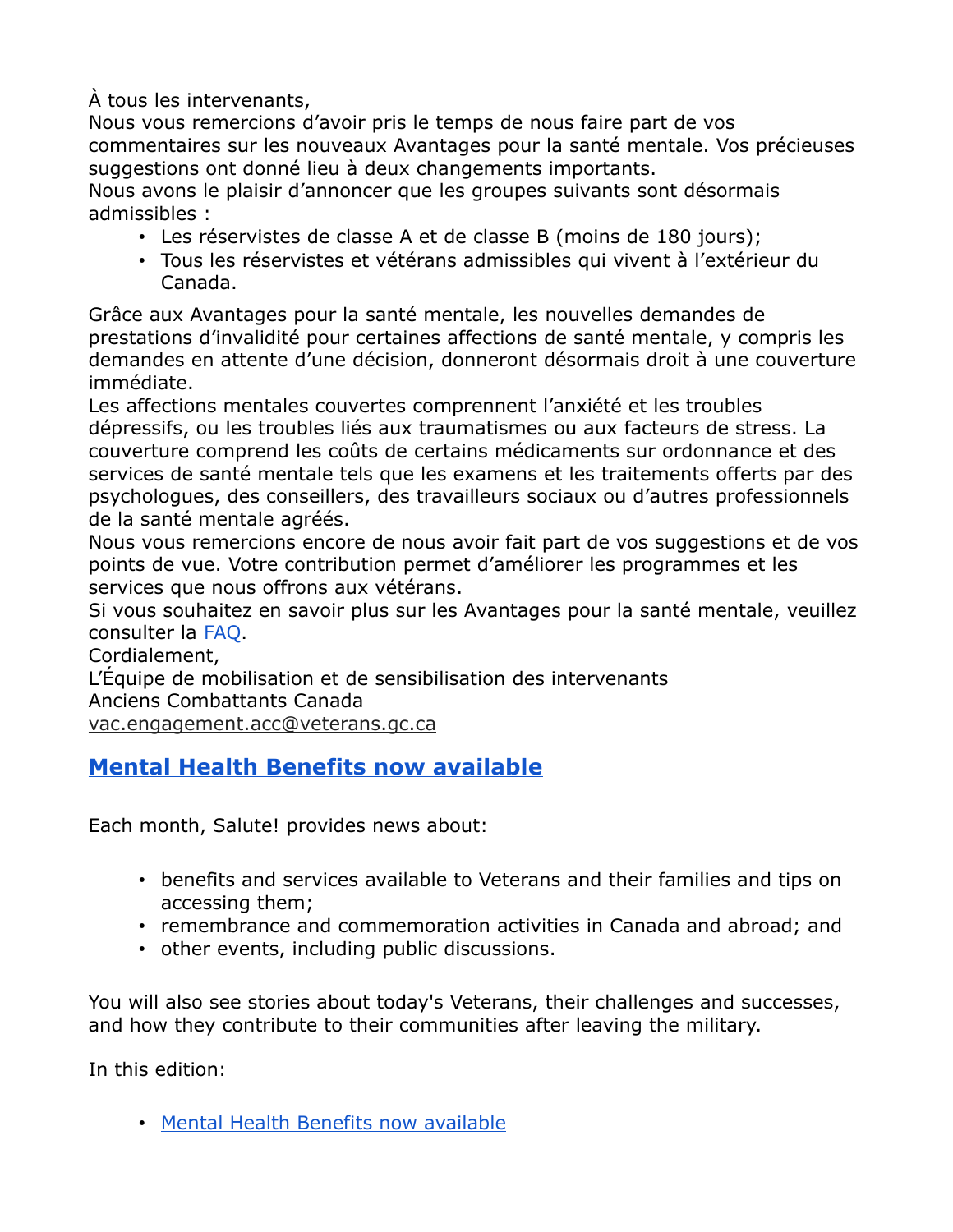- [Protecting your mental health in times of stress](https://www.veterans.gc.ca/eng/about-vac/news-media/salute/2022-04?utm_source=MVA&utm_medium=Salute&utm_campaign=April22&utm_term=salute#2)
- [Five programs receive support from the Veteran and Family Well-Being](https://www.veterans.gc.ca/eng/about-vac/news-media/salute/2022-04?utm_source=MVA&utm_medium=Salute&utm_campaign=April22&utm_term=salute#3)  [Fund](https://www.veterans.gc.ca/eng/about-vac/news-media/salute/2022-04?utm_source=MVA&utm_medium=Salute&utm_campaign=April22&utm_term=salute#3)
- [Learn to manage everyday stress](https://www.veterans.gc.ca/eng/about-vac/news-media/salute/2022-04?utm_source=MVA&utm_medium=Salute&utm_campaign=April22&utm_term=salute#4)
- [Best Advice Guide: Caring for Veterans](https://www.veterans.gc.ca/eng/about-vac/news-media/salute/2022-04?utm_source=MVA&utm_medium=Salute&utm_campaign=April22&utm_term=salute#5)
- [Are you ready for tax time?](https://www.veterans.gc.ca/eng/about-vac/news-media/salute/2022-04?utm_source=MVA&utm_medium=Salute&utm_campaign=April22&utm_term=salute#6)
- [Free help with your income tax return](https://www.veterans.gc.ca/eng/about-vac/news-media/salute/2022-04?utm_source=MVA&utm_medium=Salute&utm_campaign=April22&utm_term=salute#7)
- [Commemoration: 105th anniversary of the Battle of Vimy Ridge](https://www.veterans.gc.ca/eng/about-vac/news-media/salute/2022-04?utm_source=MVA&utm_medium=Salute&utm_campaign=April22&utm_term=salute#8)
- [25th anniversary of CAF stepping up during Red River floods](https://www.veterans.gc.ca/eng/about-vac/news-media/salute/2022-04?utm_source=MVA&utm_medium=Salute&utm_campaign=April22&utm_term=salute#9)
- [Team Canada for Invictus announced](https://www.veterans.gc.ca/eng/about-vac/news-media/salute/2022-04?utm_source=MVA&utm_medium=Salute&utm_campaign=April22&utm_term=salute#10)
- [Have your say on long-term care](https://www.veterans.gc.ca/eng/about-vac/news-media/salute/2022-04?utm_source=MVA&utm_medium=Salute&utm_campaign=April22&utm_term=salute#11)
- [Veteran story: From Navy to community assistance](https://www.veterans.gc.ca/eng/about-vac/news-media/salute/2022-04?utm_source=MVA&utm_medium=Salute&utm_campaign=April22&utm_term=salute#12)

Please share Salute! with your friends and contacts so they can keep up on issues that matter to Veterans and their families.

Let us know what you think about Salute! by [emailing us.](mailto:consultation@veterans.gc.ca)

Learn more about [Salute!](https://www.veterans.gc.ca/eng/about-vac/news-media/salute?utm_source=MVA&utm_medium=Salute&utm_campaign=April22)

# **Frail Disability Benefits Recipients**

## **Purpose**

This policy provides guidance on determining eligibility for the Veterans Independence Program (VIP) for certain disability pensioners, disability award or pain and suffering compensation recipients.

## **Definitions**

1. For the purpose of administering this policy, the following definitions apply:

**Frail** is defined as the occurrence of a critical mass of physiological conditions that place an individual at risk for falls, injuries, illnesses or the need for supervision or hospitalization. Frailty also results in a severe and prolonged impairment of function with little or no likelihood of improvement. The designation of "frail" is based on the premise that for individuals suffering from multiple health conditions, one of which is a disability benefits entitled condition; this complex interplay of disabilities impairs their ability to remain selfsufficient at their principal residence.

**Inordinate amount of time** means significantly more time than it would take an individual of the same age to complete the activity in the absence of the impairment.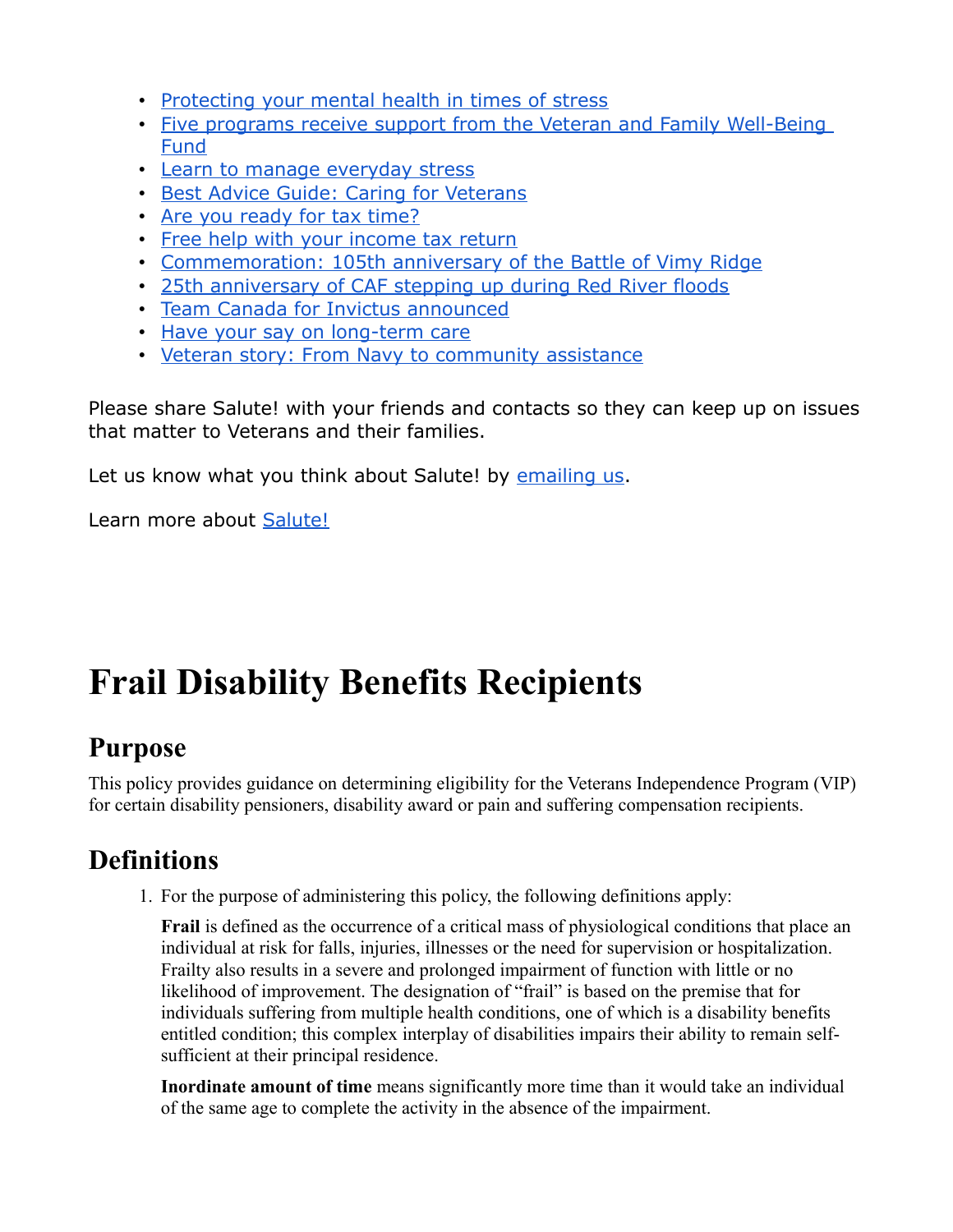**Prolonged impairment** means the impairment(s) has lasted, or is expected to last, for a continuous period of at least 12 months (i.e. an ongoing health issue that has a significant impact on the lives of a person and/or their family, or other caregivers). Life expectancy is not a consideration when determining if an individual is suffering from a prolonged impairment, and a Veteran who has been diagnosed to be in the last stages of life (i.e. palliative) may be deemed "frail".

## **Policy**

### **General**

- 1. For the purpose of administering this policy, the term "Veteran" is interpreted to include all individuals eligible for the VIP. If applicable, it also includes a duly authorized representative of the Veteran.
- 2. This policy applies only to the following:
	- 1. Veteran pensioners whose total disability assessments under the*Pensio n Act* and the *Veterans Well-being Act*are less than 48% (see policy entitle[dEligibility for Health](https://www.veterans.gc.ca/eng/about-vac/legislation-policies/policies/document/1226)  [Care Programs – Veteran Pensioner](https://www.veterans.gc.ca/eng/about-vac/legislation-policies/policies/document/1226) )
	- 2. Civilian pensioners whose total disability assessments under the*Pension Act*and the*Veterans Well-being Act*are less than 48% (see policy entitle[dEligibility for](https://www.veterans.gc.ca/eng/about-vac/legislation-policies/policies/document/1007)  [Health Care Programs – Civilian Pensioners](https://www.veterans.gc.ca/eng/about-vac/legislation-policies/policies/document/1007) );
	- 3. Special duty service pensioners (see policy entitle[dEligibility for Health Care](https://www.veterans.gc.ca/eng/about-vac/legislation-policies/policies/document/1037)  [Programs – Special Duty Service Pensioner](https://www.veterans.gc.ca/eng/about-vac/legislation-policies/policies/document/1037) );
	- 4. Military service pensioners (see policy entitle[dEligibility for Health Care Programs](https://www.veterans.gc.ca/eng/about-vac/legislation-policies/policies/document/1024)  [– Military Service Pensioner](https://www.veterans.gc.ca/eng/about-vac/legislation-policies/policies/document/1024) );
	- 5. Former members or reserve force members entitled to a disability award or pain and suffering compensation (see policy entitle[dEligibility for Health Care Programs –](https://www.veterans.gc.ca/eng/about-vac/legislation-policies/policies/document/1012)  [Entitled to a Disability Award \(Regular and Reserve Force Services](https://www.veterans.gc.ca/eng/about-vac/legislation-policies/policies/document/1012) ); and
	- 6. Former members or reserve force members entitled to a disability award in respect of special duty service (see policy entitle[dEligibility for Health Care Programs –](https://www.veterans.gc.ca/eng/about-vac/legislation-policies/policies/document/1013)  [Entitled to a Disability Award or Pain and Suffering Compensation for Special Duty](https://www.veterans.gc.ca/eng/about-vac/legislation-policies/policies/document/1013) [Service](https://www.veterans.gc.ca/eng/about-vac/legislation-policies/policies/document/1013) ).
- 3. Access to the VIP for Veteran Pensioners and Civilian Pensioners whose extent of disability is equal to or greater than 48% is based on need; there is no requirement that the need be in respect of a pensioned condition.
- 4. Royal Canadian Mounted Police (RCMP) Pensioners are not eligible for VIP nor can their RCMP service be added to their service in World War II or Korea to qualify them as Medium Disabled or Seriously Disabled Veteran Pensioners. See policy entitle[dEligibility for Health](https://www.veterans.gc.ca/eng/about-vac/legislation-policies/policies/document/2056)  [Care Programs – Royal Canadian Mounted Policef](https://www.veterans.gc.ca/eng/about-vac/legislation-policies/policies/document/2056)or information regarding benefit eligibility for RCMP pensioners.

#### **Veterans Independence Program Entitlement**

- 1. Entitlement for the VIP is based on an assessment that indicates either:
	- 1. the Veteran's ability to remain self-sufficient in their principal residence is impaired by their disability benefits entitled condition; or
	- 2. the Veteran needs the required services because he/she is " [frail](https://www.veterans.gc.ca/eng/about-vac/legislation-policies/policies/document/992#frailpension) ".
- 2. Where possible, every effort should be made to establish that the need for the service is linked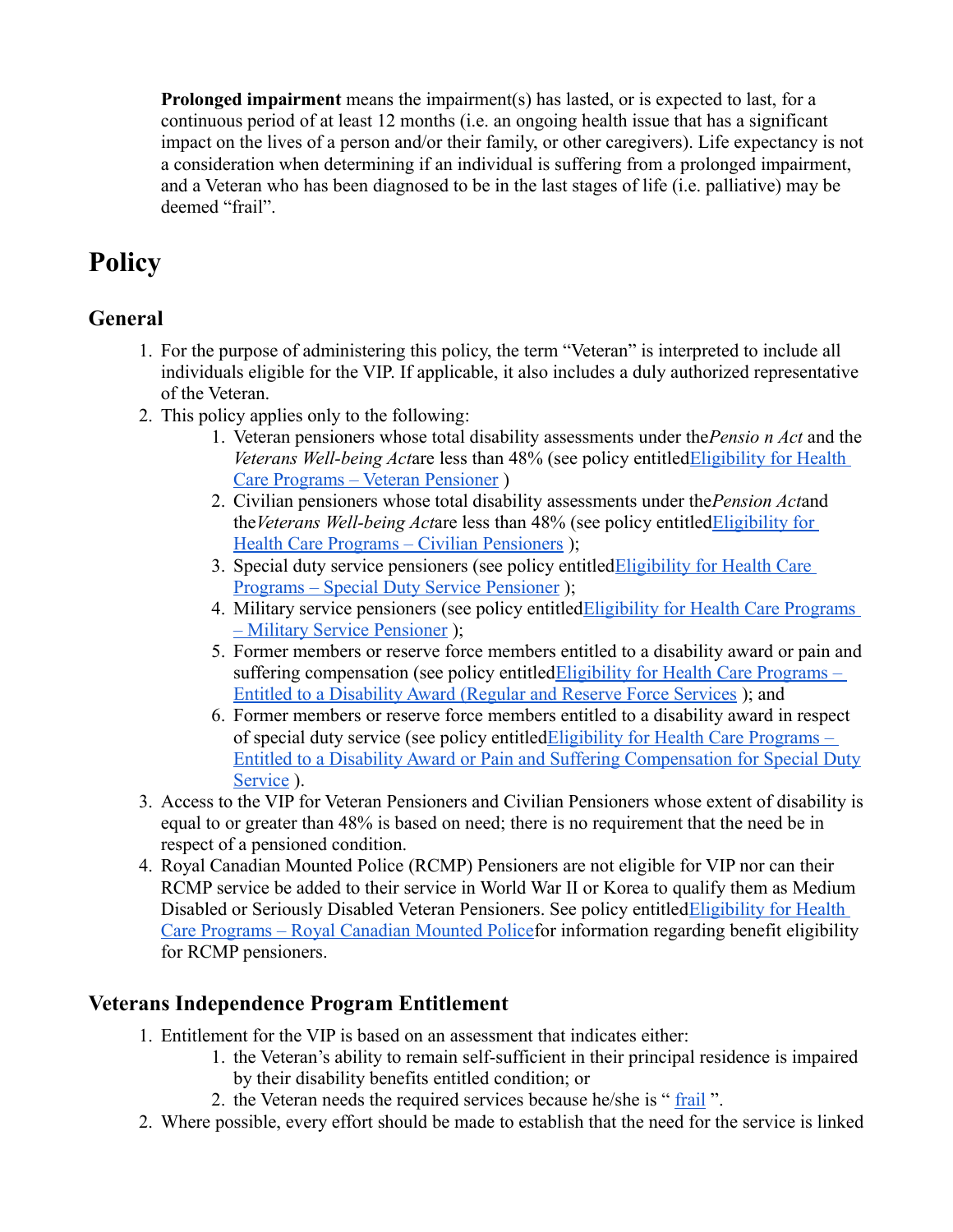to the disability benefits entitled condition, as it is more beneficial for the Veteran. For example, a Veteran who is admitted to VIP intermediate care because they are "frail" will be responsible for paying an Accommodation and Meals Contribution; however, if the admission is in respect of a disability benefits entitled condition, the Veteran will not be required to pay the Accommodation and Meals Contribution.

#### **Treatment Benefits Eligibility**

- 1. Veteran pensioners, civilian pensioners, special duty service pensioners and former members entitled to a disability award or pain and suffering compensation for special duty service who are receiving VIP services because they are "frail" are eligible to receive treatment benefits for disability benefits entitled conditions (i.e. eligible for B-line health coverage).
- 2. Military service pensioners and former members or reserve force members entitled to a disability award or pain and suffering compensation that is not for special duty service are eligible to receive treatment benefits only for their disability benefit entitled condition(s), even if they are in receipt of VIP services because they are "frail" (i.e. not eligible for B-line coverage).

#### **Frail Criteria**

- 1. In establishing whether a disability benefits recipient satisfies the criteria to be considered "frail", there must be evidence that the individual suffers from one of the prolonged impairments described in paragraph 11, or two or more of the prolonged impairments described in paragraph 12.
- 2. One of the following conditions is present all or most (85%) of the time:
	- 1. visual acuity in both eyes with corrective lenses is 20/200 (6/60) or less, or the greatest field of vision is less than 20 degrees (i.e. legally blind);
	- 2. amputation or paraplegic in accordance with Table 3 of Chapter 5 of the Table of Disabilities:
	- 3. unable to speak so as to be understood in a quiet setting, or takes an inordinate amount of time to do so, even with the aid of medication, therapy or a device (excludes stuttering);
	- 4. unable to hear (without lip-reading) a spoken conversation in a quiet setting, even with the aid of medication, therapy or a device;
	- 5. unable to personally manage bowel or bladder functions requiring assistance with the use of incontinent supplies, ostomy care or catheter care;
	- 6. unable to walk 50 metres on level ground, or takes an inordinate amount of time to do so, even with the aid of medication, therapy or a device;
	- 7. unable to perceive, think or remember, even with the aid of medication, therapy or a device. As an example cannot initiate or manage personal care without constant supervision;
	- 8. unable to feed himself or herself, or takes an inordinate amount of time to do so, even with the aid of medication, therapy or a device;
	- 9. is totally dependent on another to dress or wash the entire body; or
	- 10.requires life-sustaining therapy to support a vital function (e.g. oxygen therapy; clapping therapy to help in breathing; kidney dialysis to filter blood) at least 3 times per week for an average of at least 14 hours per week. NOTE: Life-sustaining therapy does not include implanted devices such as a pacemaker or special programs of diet, exercise, hygiene, or medication.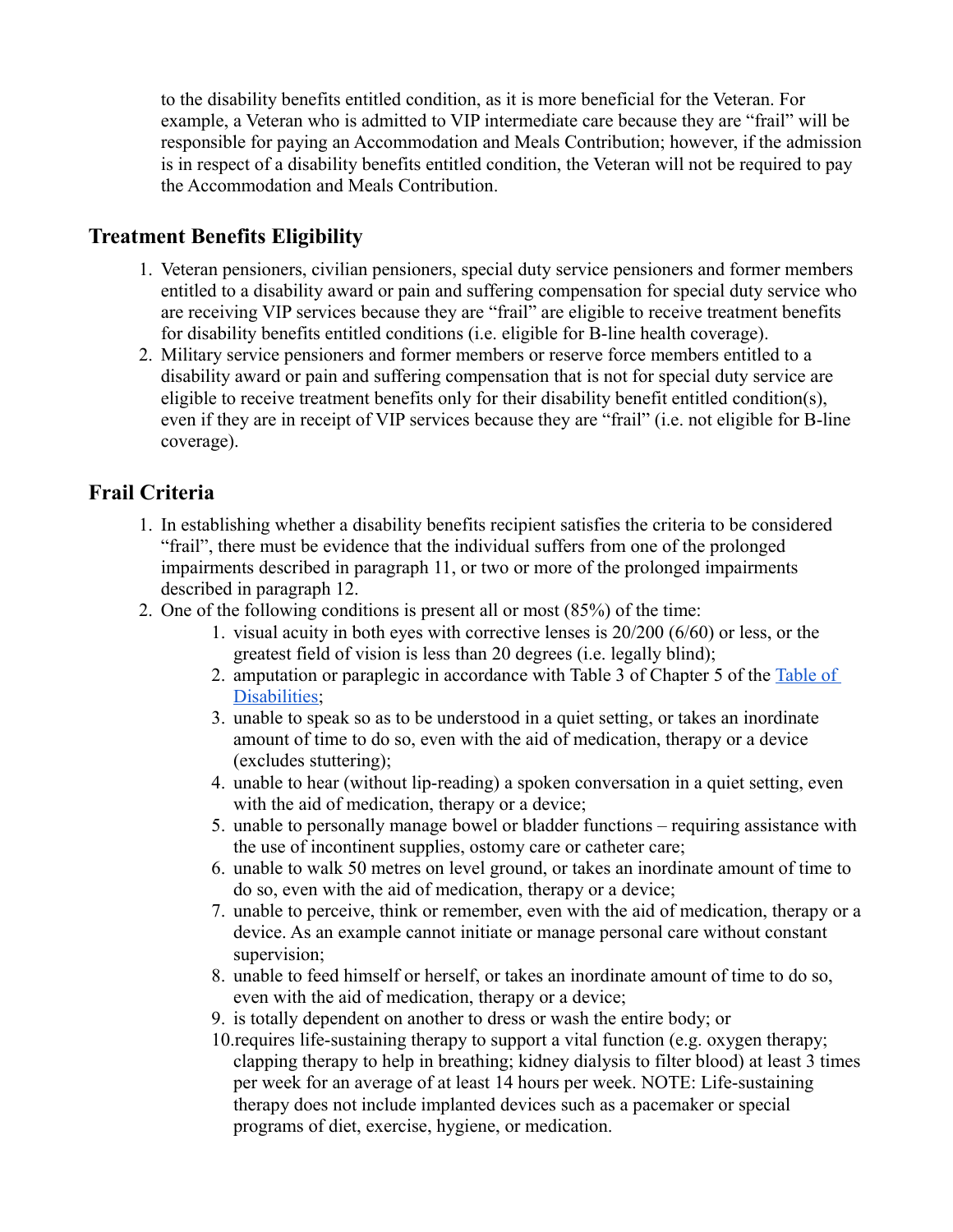- 3. Two or more of the following conditions are present:
	- 1. Vision impairment e.g. enrolled for services with the Canadian National Institute for the Blind but not legally blind (e.g. macular degeneration, severe cataracts);
	- 2. Musculoskeletal/neurological disorders resulting in difficulty walking or severe functional disability in the upper limbs. For example:
		- 1. decreased strength in the knees (e.g. gunshot with significant nerve damage)
		- 2. balance and gait abnormalities (e.g. Parkinson's, stroke)
		- 3. lower extremity disability (e.g. severe arthritis)
		- 4. infrequent walking or exercise due to physical limitations (e.g. severe arthritis, stroke, amputation at ankle)
		- 5. loss or severe restriction of the functional use of arm/hand (e.g. amputation at wrist or above, severe intention tremors).
	- 3. Either (i), (ii) or both:
		- 1. Cardiac diagnosed as Class 4 of the New York Heart Association [Functional Classification System:](http://www.heart.org/HEARTORG/Conditions/HeartFailure/AboutHeartFailure/Classes-of-Heart-Failure_UCM_306328_Article.jsp) unable to perform any physical activity without discomfort. Symptoms of inadequate cardiac output, pulmonary congestion, systemic congestion, or angina syndrome may be present at rest. If any physical activity is undertaken, discomfort is increased. (E.g. Ischemic Heart Disease, Cardiomyopathy, Valvular Heart Disease.)
		- 2. Respiratory results of Pulmonary Functions Testing indicate severe limitations. (E.g. COPD including emphysema, lung cancer, Pneumonectomy.)
	- 4. Congnitive Impairment significant cognitive or behavioural problems, psychosis or severe neurosis requiring ongoing supervision or assistance (e.g. dementia, depression). NOTE: Individuals entitled to a disability benefit for PTSD would not be expected to meet these criteria except in extreme cases where the individual cannot be left alone.
	- 5. Multiple drug use that significantly impairs cognitive or behavioural ability requiring ongoing supervision or assistance (e.g. demonstrated evidence of cognitive or behaviour impairment objectively measured as a result of using benzodiazepines, narcotics, anti-depressants, major tranquillizers, anti-seizure or anti-Parkinsonian drugs).

#### **Decision-making**

- 1. If the decision maker is able to create a body of evidence that enables them to make a frail determination using documentation that already exists (e.g. medical, nursing and/or other assessments/records completed by a provincial entity, DND, or some other source) it is unnecessary to also complete a VAC assessment. However, if no other assessments have been completed, an in-person assessment is necessary, to confirm the existence of the condition(s) set out in paragraphs 11 or 12 of this policy.
- 2. Once all information has been collected and reviewed, the delegated decision maker will draw from all the circumstances every reasonable inference in favour of the Veteran. Where a fact must be proven, the evidence provided by the Veteran should be accepted as proof in the absence of contradictory evidence. Where there is uncertainty regarding a Veteran's eligibility, the case should be resolved in favour of the Veteran.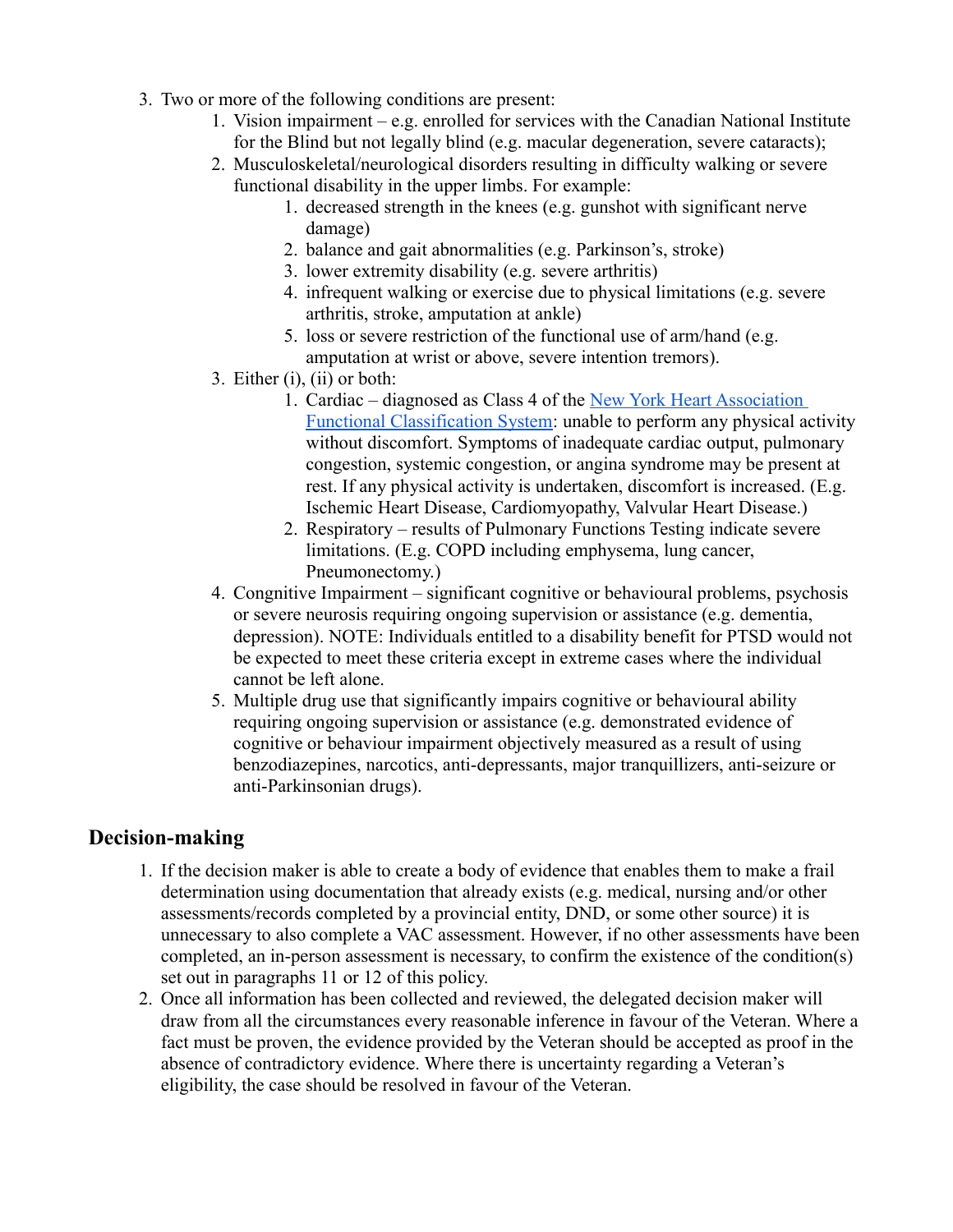## **References**

*[Veterans Health Care Regulations](http://laws-lois.justice.gc.ca/eng/regulations/SOR-90-594/index.html)* [Eligibility for Health Care Programs – Eligible Client Groups](https://www.veterans.gc.ca/eng/about-vac/legislation-policies/policies/document/1020)

# **Veteran Chronic Pain**

# **Chronic Pain: The Impact on Self and Families**

Registration is now open for the fall 2021 edition of the Chronic Pain Centre of Excellence Veteran and Family Well-Being Series. These sessions are designed for Veterans, their families, case managers, and health care professionals and will be accessible in both English and French.

## **Veteran Chronic Pain: The Impact on Families**

**On November 24,**the focus will be transgenerational chronic pain, which means the impact on children when one of their parents has chronic pain. Dr. Melanie Noel will examine the latest research in this area, and then Dr. Helena Hawryluk and Jerris Popik will discuss programs for children and youth accessible through Wounded Warriors Canada.

Register for Veteran Chronic Pain: The Impact on Families

## **Veteran Chronic Pain: Identity and Re-Integration**

**On December 1,panellists** will discuss military culture and the identity of military members. The change in identity has an impact on individuals when they leave the military, especially as it relates to chronic pain. The conversation will then shift from identity to re-integration and a discussion on how Veterans can get back in touch with their families, hobbies, and lives.

Register for Veteran Chronic Pain: Identity and Re-Integration

The aim of the series is to provide education on the evolution of pain management and current best practices in evidence-based interdisciplinary care. Recordings of these sessions will be uploaded to the Chronic Pain Centre of Excellence website shortly afterwards.

The Chronic Pain Centre of Excellence for Canadian Veterans was established to conduct research and help improve the well-being of Canadian Armed Forces (CAF) Veterans, and their families, suffering from chronic pain. Funded by Veterans Affairs Canada (VAC), the not-for-profit organization is working to improve the ability to treat pain with evidence-based recommendations. Ongoing research includes the effectiveness of cannabis in managing chronic pain, the impact of sex/gender on pain experience and the response to therapy, and the effectiveness of virtual care.

IN THE MEDIA